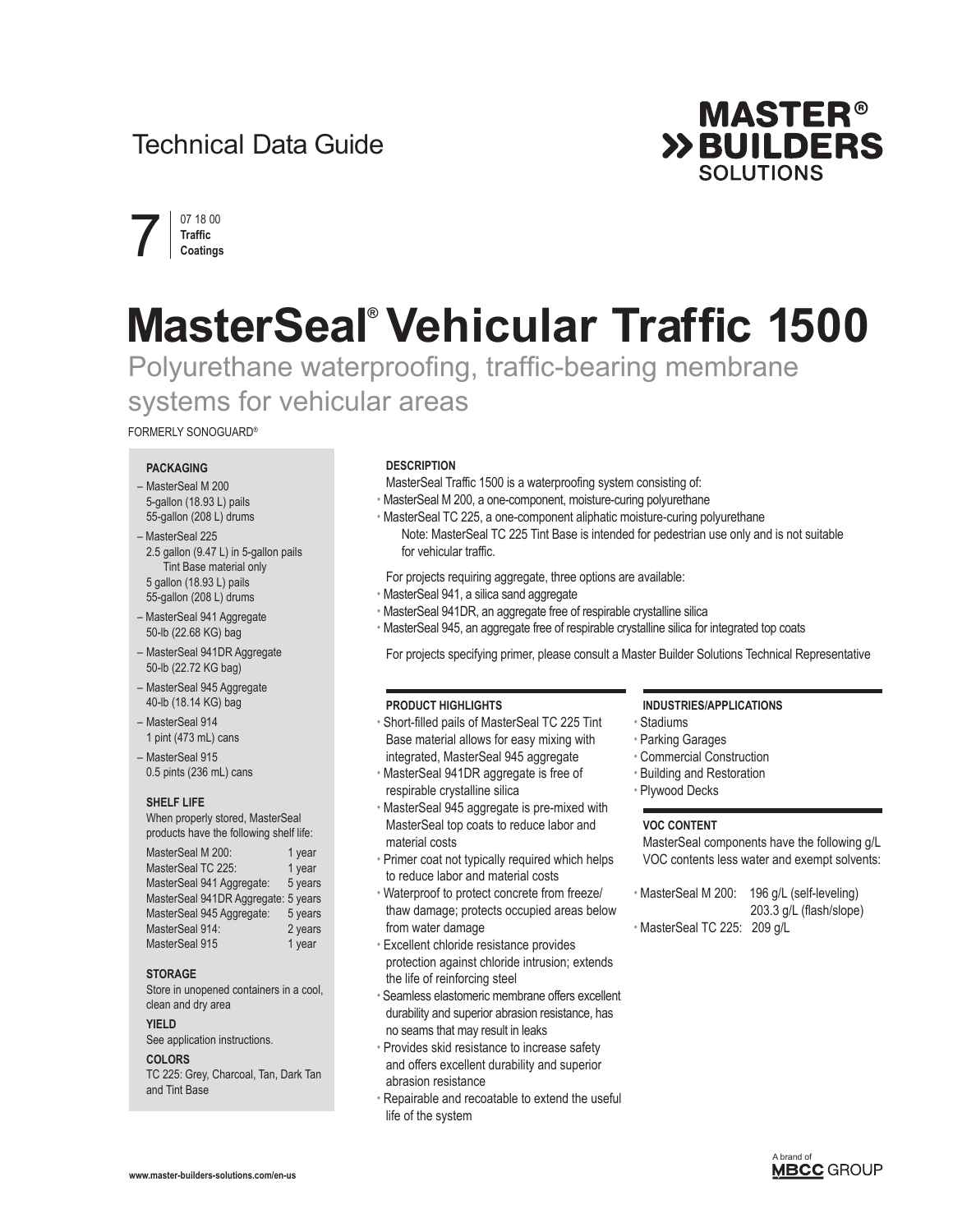Technical Data Guide **MasterSeal® Vehicular Traffic 1500**

#### **Technical Data Composition** MasterSeal Vehicular Traffic 1500 is a moisturecuring polyurethane membrane. **Compliances** • UL 790 Class A Fire Rating • ASTM C 957 • ASTM E 108 • ASTM E 84 • CSA S413 \*Uncured material

| <b>SEALANT · WATERPROOFING</b><br><b>WHITE &amp; RESTORATION INSTITUTE</b>                                                                  |                  |  |  |  |
|---------------------------------------------------------------------------------------------------------------------------------------------|------------------|--|--|--|
| <b>Issued to: BASF Corporation</b><br><b>Product:</b> MasterSeal Traffic 1500                                                               |                  |  |  |  |
| ASTM D 412: Tensile Strength of Top Coat<br>MasterSeal TC 225 Top Coat: Tensile Strength: 2,409 psi;<br>Elongation: 487%                    | Pass V           |  |  |  |
| ASTM D 4541: Adhesion of Base Coat<br>MasterSeal M 200 Base Coat<br>Pull-off Adhesion: 400 psi +                                            | Pass V           |  |  |  |
| ASTM D 4060: Abrasion Resistance of Top Coat<br>MasterSeal TC 225 Top Coat: Abrasion Resistance:<br>1.05 mgms loss - mgms loss/1,000 cycles | Pass $V$         |  |  |  |
| Validation Date: 3/1/18-2/28/23                                                                                                             |                  |  |  |  |
| No. 318B1500                                                                                                                                | Copyright © 2018 |  |  |  |
| <b>DECK COATING VALIDATION</b><br>www.swrionline.org                                                                                        |                  |  |  |  |

#### **Test Data**

| PROPERTY*                   | <b>RESULTS</b> |  |               | <b>TEST METHOD</b> |
|-----------------------------|----------------|--|---------------|--------------------|
|                             | M 200          |  | <b>TC 225</b> |                    |
| Weight per gallon, lbs (kg) | 9.9(4.5)       |  | 9.1(4.1)      | <b>ASTM D 1475</b> |
| Specific gravity, kg/L      | 1.19           |  | 1.09          |                    |
| Solids                      |                |  |               | <b>ASTM D 1259</b> |
| By weight, %                | 84             |  | 77            |                    |
| By volume, %                | 81             |  | 75            |                    |
| Viscosity, cps              | 4,000-9,000    |  | 2,000-4,000   | <b>ASTM D 2393</b> |
| Flash Point, °F (°C)        | 104 (40)       |  | 105 (40.5)    | ASTM D 56          |
| *l Incured material *       |                |  |               |                    |

#### PROPERTIES OF CURED MEMBRANES

| <b>PROPERTY</b>                                    | M 200               | <b>RESULTS</b> | <b>TC 225</b>                                                                                          | <b>TEST METHOD</b><br><b>REQUIREMENTS</b> |
|----------------------------------------------------|---------------------|----------------|--------------------------------------------------------------------------------------------------------|-------------------------------------------|
|                                                    |                     |                |                                                                                                        |                                           |
| Hardness, Shore A                                  | 60                  |                | 89                                                                                                     | <b>ASTM D 2240</b>                        |
| Tensile strength, psi (MPa)                        | 752 (5.2)           |                | 2,500 (17.2)                                                                                           | ASTM D 412                                |
| Elongation, %                                      | 595                 |                | 502                                                                                                    | ASTM D 412                                |
| Tear strength, PIT                                 | 74                  |                | 199                                                                                                    | <b>ASTM D 1004</b>                        |
| Weight loss, %                                     | 16                  |                | 17                                                                                                     | Max: 40                                   |
| Low temperature flexibility<br>and crack bridging  | No Cracking         |                | No Cracking                                                                                            | No Cracking                               |
| Adhesion in peel after<br>water immersion, pli.    |                     |                |                                                                                                        |                                           |
| Primed mortar                                      | 43                  |                | N/A                                                                                                    | 5                                         |
| Plywood                                            | 34                  |                | N/A                                                                                                    | 5                                         |
| Adhesion (Pull-off), psi<br><b>Base Coat</b>       | 400                 |                | N/A                                                                                                    | <b>ASTM D 4541</b>                        |
| CHEMICAL RESISTANCE TENSILE RETENTION (ASTM C 957) |                     |                |                                                                                                        |                                           |
| <b>CHEMICAL</b>                                    | M 200               | <b>RESULTS</b> | <b>TC 225</b>                                                                                          | <b>REQUIREMENTS</b>                       |
| Ethylene glycol                                    | 88                  |                | 92                                                                                                     | Min: 70                                   |
| <b>Mineral spirits</b>                             | 47                  |                | 60                                                                                                     | Min: 45                                   |
| Water                                              | 96                  |                | 83                                                                                                     | Min: 70                                   |
|                                                    |                     |                | Test results are averages obtained under laboratory conditions. Reasonable variations can be expected. |                                           |
| <b>MASTERSEAL AGGREGATES</b>                       |                     |                |                                                                                                        |                                           |
| <b>PROPERTY</b>                                    | 941 RESULTS         |                | 941DR RESULTS                                                                                          | 945 RESULTS                               |
| Color                                              | Gray                |                | Green to Gray                                                                                          | Green to Gray                             |
| Compressive Strength                               | 28,000 psi          |                |                                                                                                        |                                           |
| Hardness                                           | 6-6.5 Mohs          |                | 7 Mohs                                                                                                 | 7 Mohs                                    |
| <b>Specific Gravity</b>                            | 2.90 g/cc           |                | $3.3$ g/cc                                                                                             | $3.3$ g/cc                                |
| <b>Bulk Density</b>                                | $102$ pcf           |                | 85 to 105 pcf                                                                                          | 85 to 105 pcf                             |
| U.S. SIEVE SIZE                                    | % RETAINED ON SIEVE |                |                                                                                                        |                                           |
| #6                                                 |                     |                |                                                                                                        |                                           |
| #12                                                |                     |                | $2 - 10$                                                                                               |                                           |
| #16                                                | 71                  |                | $10 - 30$                                                                                              |                                           |

20 23 20–35

Pan 0

 $30$  2 20–40 0–3 40 1 7–22 10–25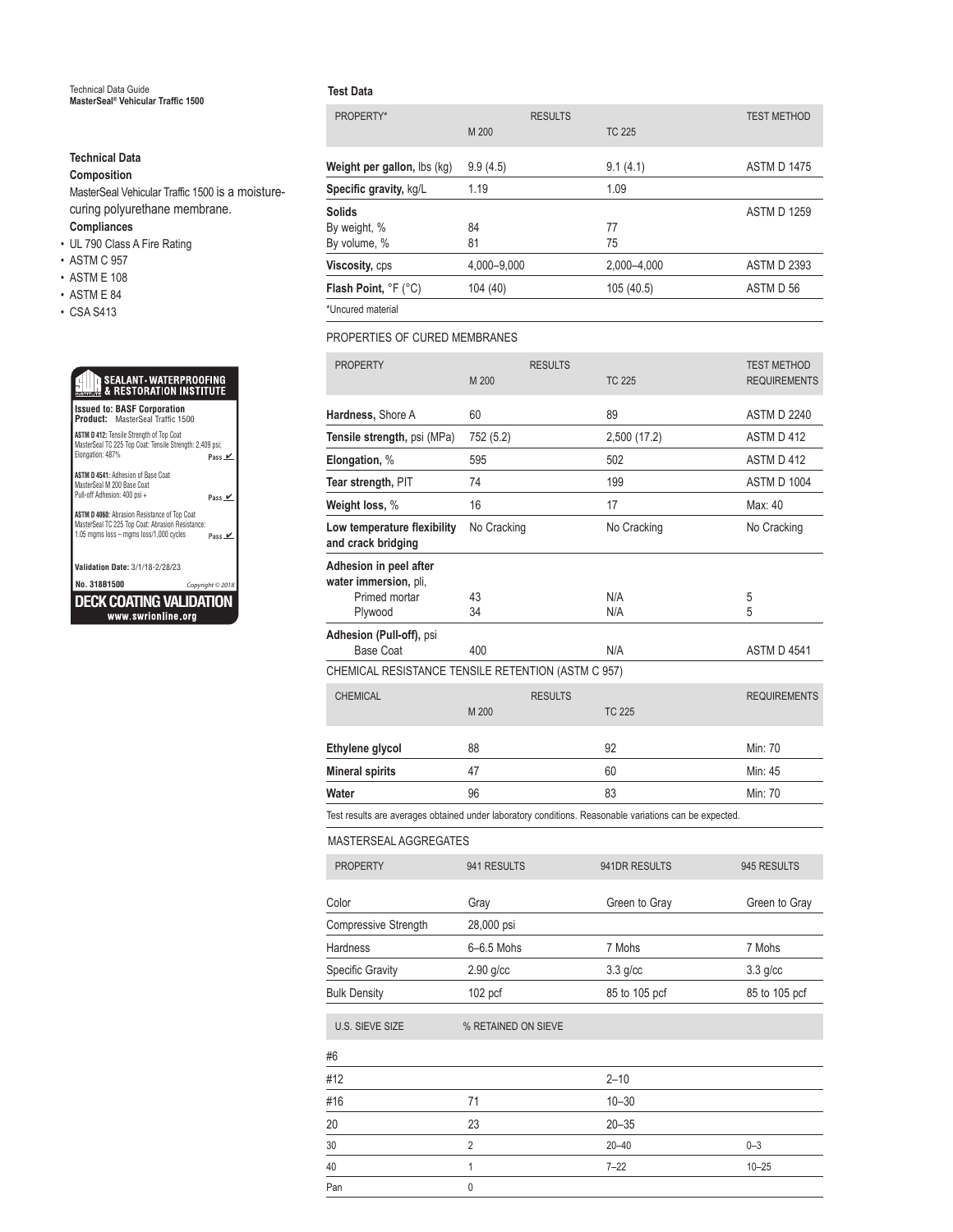#### **HOW TO APPLY SURFACE PREPARATION** CONCRETE

- **1.**Concrete must be fully cured (28 days), structurally sound, clean and dry (ASTM D 4263). All concrete surfaces (new and old) must be shot blasted to remove previous coatings, laitance and all miscellaneous surface contamination and to provide profile for proper adhesion. Abrasive shot blasting must occur after concrete repair has taken place. Acid etching is not permitted. Proper profile should be a minimum of ICRI CSP-3 (as described in ICRI document 03732.)
- **2.**Repair voids and delaminated areas with Master Builders Solutions branded cementitious and epoxy patching materials. For application when fast-turn repairs are required, MasterSeal 350 can be used to repair patches up to 1.5" in depth when used in aggregate slurry mix. Please refer to the MasterSeal 350 Technical Data Guide for proper application techniques.
- **3.**All units must be applied within the specified pot life.

#### SURFACE PRE-STRIPPING AND DETAILING

- 1. For nonmoving joints and cracks less than  $\frac{1}{6}$ " 1.6 mm) wide, apply primer when required, followed by 25 wet mils (0.6 mm) pre-striping of MasterSeal M 200. MasterSeal M 200 must be applied to fill and overlap the joint or crack 3" (76 mm) on each side. Feather the edges
- **2.**Dynamic cracks and joints  $\frac{1}{6}$  (1.6 mm) and greater wide must be routed to a minimum of  $\frac{1}{4}$  by  $\frac{1}{4}$ " (6 by 6 mm) and cleaned. Install bond breaker tape to prevent adhesion of sealants to the bottom of joint. When required, primer all joint faces only with MasterSeal P 173 (see Form No. 1017962). Fill joints deeper than 1/4" (6 mm) with appropriate backer rod and MasterSeal SL 1™/ SL 2™ (slope grade or selfleveling) or MasterSeal NP 1™/ NP 2™ sealants. For cracks, sealant should be flush with the adjacent concrete surface. For expansion joints, sealant should be slightly concave. Once the sealant is cured the lines should be prestriped with base coat MasterSeal M 200, overlap the joint 3" (76 mm) on each side.
- **3.**Sealed joints 1" (25 mm) or less can be coated over with MasterSeal Vehicular Traffic 1500. Expansion joints exceeding 1" (25 mm) wide should not be coated over with MasterSeal Vehicular Traffic 1500 so that they can perform independently of the deck coating system.

4. Where the coating system will be terminated 2. Pre-mix material for 3 minutes before use. and no wall, joint or other appropriate break exists, cut a ." x ." (6 x 6 mm) keyway into the concrete. Fill and coat keyway during application of MasterSeal M 200.

- **5.**Form a sealant cant into the corner at the junction of all horizontal and vertical surfaces (wall sections, curbs, columns). Prime with MasterSeal P 173 and apply a .–1" (13–25 mm) wide bead of MasterSeal NP 1 or MasterSeal NP 2 sealants. Tool to form a 45 degree cant. Apply masking tape to the vertical surfaces 4–5" (102–127 mm) above the sealant cant to provide a clean termination of the vertical detail coat. After the sealant has cured, apply 25 mils (0.64 mm) of MasterSeal M 200 over the cured cant up to the masking tape and 4" (102 mm) onto deck surface.
- **6.**In locations of high movement such as wall and slab intersections, a reinforcing fabric is required. After the sealant cant bead is applied and cured, apply 25 wet mils of MasterSeal M 200 over the sealant and embed MasterSeal 996 reinforcing fabric into the wet detail coat.

#### UNCOATED METAL SURFACES

from vent, drain-pipe and post penetrations, reglets and other metal surfaces. Clean surfaces to near white per SSPC-NACE2 and prime immediately with MasterSeal P 173. Provide appropriate cant with MasterSeal NP1/NP2. Apply a detail coat of 25 wet mils of Masterseal M 200 over the primed metal and sealant.

#### PLYWOOD

- **1.**All plywood must be smooth-faced, APAstamped and exterior grade tongue and groove. Construction must conform to code, but plywood must not be less than  $2\frac{3}{32}$ " (20 mm) thick. Plywood spacing and deck construction must follow APA guidelines.
- **2.**Surfaces must be free of contaminants. Priming is not necessary on clean, dry plywood.
- **3.**All seams must be caulked with MasterSeal NP 1 or MasterSeal NP 2 sealants. Pre-stripe 4–6" (102–152 mm) wide with 25 wet mils (0.64 mm) of M 200. Reinforce all seams between plywood sheets and between flashing and the plywood deck by embedding MasterSeal 996 Reinforcing Fabric into the pre-striping.

#### **HOW TO APPLY**

#### **MIXING – MasterSeal M 200**

**1.**Precondition material to a temperature of approximately 70 °F (21 °C).

#### **MIXING – MasterSeal TC 225 PRE-PIGMENTED**

- **1.**Precondition material to a temperature of approximately 70 °F (21 °C).
- **2.**Pre-mix material for 3 minutes before use.
- **MIXING MASTERSEAL TC 225 TINT BASE**
- 1. Precondition material to a temperature of approximately 70 °F (21 °C).
- 2. Transfer entire contents of two (2) pigment cans into MasterSeal TC 225 Tint Base mixed kit. Use a spatula or knife to remove all the pigment from the container. The TC 225 Tint Base Top Coat requires two (2) MasterSeal 900 color packs per 5-gallon pail.
- Note: If using short-filled (2.5-gallon) pails of MasterSeal TC 225 Tint Base, only one (1) MasterSeal 900 color pack is required.
- 3. Scrape down sides and bottom of mixing vessel, then mix again for 2-3 minutes. Keep the mixing paddle submerged during mixing to avoid adding air into the mixture.
- 4.To ensure consistent color throughout the pail, pour contents into separate container and continue mixing until all Tint Base has dispersed.
- 1. Remove dust, debris, and any other contaminants 5. When using multiple units, all units must be boxed to ensure color consistency.

#### **APPLICATION OF PRIMER**

PRIMER

NOTE: When primer is required on a job, contact your local Master Builder Solutions representative.

#### MASTERSEAL M 200

- **1.**All preparatory work must be completed before application begins. Be certain the substrate is clean, dry, stable and properly profiled. Sealants and pre-striping should be properly cured. Apply the base, mid and finish coats with a properly sized squeegee to arrive at the required mil thicknesses.
- **2.**Apply MasterSeal M 200 at 25 wet mils thick (0.64 mm) using a proper notched squeegee to entire deck surface, and back roll, overcoating the properly prepared cracks, joints and flashings. For sloped areas, use slope-grade MasterSeal M 200. Do not coat expansion joints over 1" (25 mm) wide. Slope grade product should be used on a slope greater than 15%.
- **3.**Allow curing time of overnight (16-hour minimum). Extend the curing time in cool or dry weather conditions. The surface of MasterSeal M 200 should have a slight tack. If the coating has been exposed for a prolonged period, consult Technical Service for recommendations.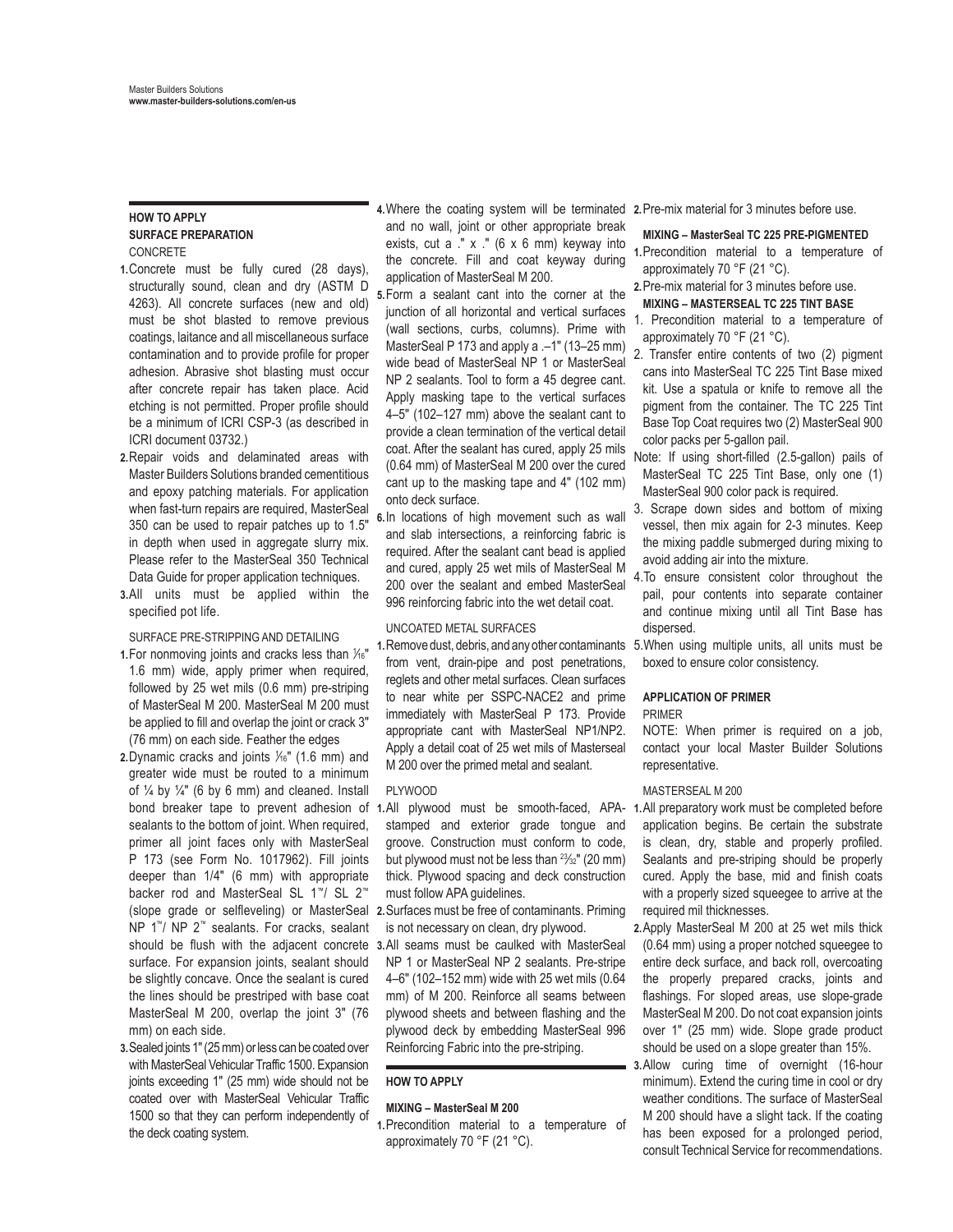#### **APPLICATION METHODS OF SYSTEMS**

MasterSeal Vehicular Traffic 1500 can be installed in several configurations, depending upon the degree of traffic to which the system is exposed. In areas of extreme traffic (turning lanes, pay booths, entrances and exits), apply the Extra Heavy-Duty Traffic System. The following summary briefly describes each configuration. All coverage rates are approximate.

#### LIGHT TO MEDIUM DUTY TRAFFIC SYSTEM



#### LIGHT- TO MEDIUM- DUTY TRAFFIC SYSTEM

- **1.**Prime concrete substrate (if required).
- **2.**Apply 25 (0.64 mm) wet mils of MasterSeal M 200 using a proper notched squeegee at 55–60 ft2/gal (1.35–1.47 m<sup>2</sup>/L). Immediately backroll to level base coat. Allow to cure overnight.
- **3.**Apply 25 wet mils (0.64 mm) MasterSeal TC 225 using a proper notched squeegee at 55–60  $ft^2$ /gal (1.35–1.47 m<sup>2</sup>/L). Immediately backroll to level MasterSeal TC 225 material.

**4A.**BROADCAST AND BACKROLL

While the coating is still wet, broadcast MasterSeal 941/941 DR or equivalent 16–30 rounded silica sand at 15–25 lbs/100 ft<sup>2</sup>/gal  $(0.75-1.25 \text{ kg/m}^2)$ , then backroll into the coating to fully encapsulate.

#### **4B.**INTEGRATED AGGREGATED

After mixing the top coat per instructions, pour half of the mixed material into a second pail. Add 20 lbs of MasterSeal 945 aggregate to one half of the mixed material (2.5 gallons of TC 225). If of the finace matcher (2.9 gallons of 10 220). It fairly uniform.<br>using short-filled MasterSeal TC 225 Tint Base 1p RDOADCAS material, pour 20 lbs of MasterSeal 945 directly into the pail after pre-mixing pigment packs into the material. Mix for an additional 3 minutes for uniform consistency. Apply the topcoat at 20 wet mils or 80 sf/gallon with 1 /8" notch squeegee. Fully saturate the roller. Backroll with  $\frac{3}{8}$ " nap roller, roll in a crosshatch pattern for equal distribution of aggregate. Repeat for second half of top coat. For light vehicular use, a second coat is required. Pail will need to be remixed for 2 minutes after 10 minutes of idle sitting to redistribute the aggregate.

MasterSeal TC 225 (20 wet mils)



#### HEAVY-DUTY TRAFFIC SYSTEM

- **1.**Prime concrete substrate (if required). **2.**Apply 25 (0.64 mm) wet mils of MasterSeal M 200
- or using a proper notched squeegee at 55-60 ft<sup>2</sup>/ gal (1.35–1.47 m<sup>2</sup>/L). Immediately backroll to level base coat. Allow to cure overnight
- **3.**Apply 20 wet mils (0.51 mm) MasterSeal TC 225 using a notched squeegee at 75-80 ft<sup>2</sup>/gal (1.83–1.97 m2 /L). Immediately backroll to level MasterSeal TC 225. The next step, #4, can utilize either method described in 4A or 4B. MasterSeal TC 225 Tint Base is NOT intended for vehicular systems.

#### **4A.** AGGREGATE TO REFUSAL METHOD

Immediately broadcast MasterSeal 941/941 DR or equivalent 16-30 mesh, rounded silica sand into the wet coating at the rate of 20–35 lbs/100 ft<sup>2</sup> (1.0–1.75 kg/m<sup>2</sup>). Immediately after the aggregate broadcast and while the coating is still wet, blow any excess aggregate via a portable blower forward into the wet coating. Do not over apply aggregate; it is acceptable to have **3.**Apply 25 wet mils (0.64 mm) MasterSeal TC localized wet spots in the aggregate surface after completion of this method. This process requires coordination between all of the members in the work crew. The blower operator, wearing clean spiked shoes, should blow the excess aggregate forward towards the freshly applied and back rolled topcoat. In this method, the coating should 4A. AGGREGATE TO REFUSAL METHOD not accept additional sand, minimal excess aggregate is on the surface, less aggregate is used and the textured appearance should be

#### **4B.** BROADCAST AND BACKROLL METHOD

Immediately broadcast MasterSeal 941/941 DR or equivalent 16–30 mesh, rounded silica sand into the wet coating and backroll to encapsulate the aggregate. Evenly broadcast aggregate at the rate of 15–20 lbs/100 ft2 (0.75–1.0 kg/m2 ). Allow to cure overnight.

#### **4C.**INTEGRATED AGGREGATE

The integrated MasterSeal 945 aggregate is NOT intended for use in heavy-duty traffic systems.

- **5.**Ensure there is no moisture on the surface of the aggregate/membrane before application of topcoat. Remove all loose aggregate, then apply 20 wet mils using a flat squeegee at 75-80 ft<sup>2</sup>/gal  $(1.84-1.96 \text{ m}^2/\text{L})$ . Immediately backroll to level MasterSeal TC 225.
- **6.**For additional slip resistance, immediately broadcast MasterSeal 941/941 DR or equivalent 16–30 rounded silica sand at a rate of 3-5 lbs/100 ft<sup>2</sup> (0.15-0.25 kg/m<sup>2</sup>) and backroll to encapsulate.



#### EXTRA-HEAVY DUTY SYSTEM

- **1.**Prime concrete substrate (if required).
- **2.**Apply 25 (0.64 mm) wet mils of MasterSeal M 200 using a proper notched squeegee at 55–60 ft<sup>2</sup>/gal (1.35–1.47 m<sup>2</sup>/L). Immediately backroll to level base coat. Allow to cure overnight.
- 225 or using a properly notched squeegee at the rate of 55–60 ft<sup>2</sup>/gal  $(1.35-1.47 \text{ m}^2/\text{L})$ . Immediately backroll to evenly level topcoat. The next step, #4, can utilize either method described in 4A or 4B. MasterSeal TC 225 Tint Base is NOT intended for vehicular systems.

Immediately broadcast MasterSeal 941/941 DR or equivalent 16–30 mesh, rounded silica sand into the wet coating at the rate of 20–35  $\frac{1}{2}$  (1.0–1.75 kg/m<sup>2</sup>). Immediately after the aggregate broadcast and while the coating is still wet, blow any excess aggregate via a portable blower forward into the wet coating. Do not over apply aggregate; it is acceptable to have localized wet spots in the aggregate surface after completion of this method. This process requires coordination between all of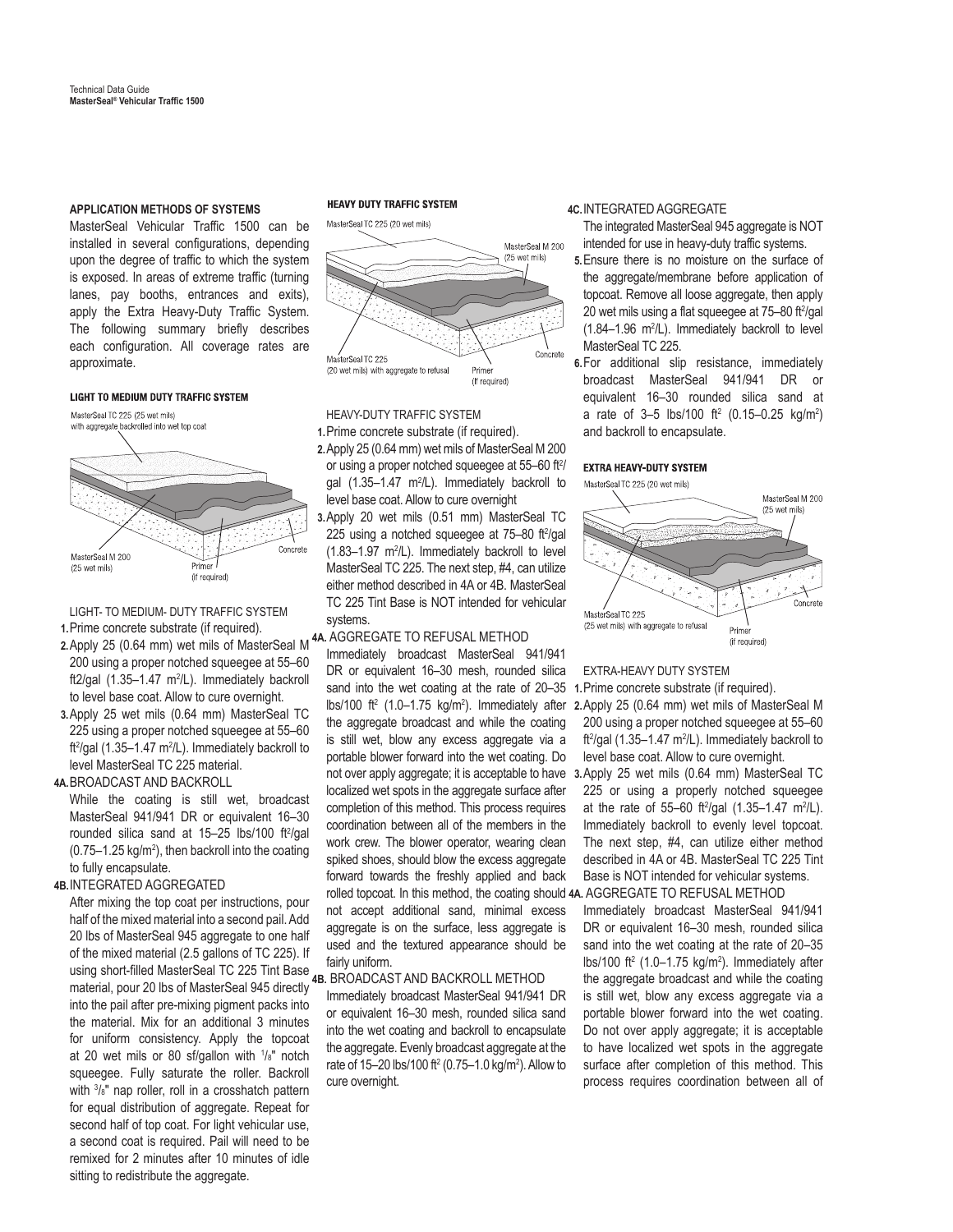operator, wearing clean spiked shoes, should blow the excess aggregate forward towards the freshly applied and back rolled topcoat. In this method, the coating should not accept additional sand, minimal excess aggregate is on the surface, less aggregate is used and the textured appearance should be fairly uniform

- **4B.**BROADCAST AND BACKROLL METHOD Immediately broadcast MasterSeal 941/941 DR or equivalent 16–30 mesh, rounded silica sand into the wet coating and backroll to encapsulate the aggregate. Evenly broadcast aggregate at the rate of 15–25 lbs/100 ft<sup>2</sup> (0.75–1.25 kg/m<sup>2</sup>). Allow to cure overnight.
- **4C.**INTEGRATED AGGREGATE

The integrated MasterSeal 945 aggregate is NOT intended for use in heavy-duty traffic systems.

- **5.**Ensure there is no moisture on the surface of the aggregate/membrane before application of topcoat. Remove all loose aggregate, then apply 20 wet mils using a flat squeegee at 75–80 ft<sup>2</sup>/gal (1.84–1.96 m<sup>2</sup>/L). Immediately backroll to level MasterSeal TC 225.
- **6.**For additional slip resistance, immediately broadcast MasterSeal 941/941 DR or equivalent at a rate of 3–7 lbs/ 100 ft<sup>2</sup> (0.15–0.25 kg/m<sup>2</sup>) and backroll to encapsulate.

IMPORTANT NOTE: All coverage rates are approximate and may vary due to the application technique used. Coverage rates are affected by substrate texture, choice and distribution of aggregate, intermediate coat aggregate load and environmental conditions. Application methods and conditions are not under the control of Master Builders Solutions. Ensure that an adequate amount of aggregate is utilized to achieve desired slip resistance.

#### **MOCKUP**

- **1.** Provide mockup of at least 100 ft<sup>2</sup> (9.3 m<sup>2</sup>) to include surface profile, sealant joint, crack, flashing and juncture details and allow for evaluation of slip resistance and appearance.
- **2.**Install mockup with specified coating types and with other components noted.
- **3.**Locate where directed by architect.

the members in the work crew. The blower 4.Mockup may remain as part of work if acceptable  $\cdot$  On steep ramps in excess of 15%, contact your to architect.

#### **CLEAN UP**

Clean all tools and equipment immediately after use with MasterSeal 990 or xylene. Cured material must be removed mechanically.

#### **CURING TIME**

Allow curing time of 72 hours before vehicular use. Extend the curing time in cool-weather conditions. To reduce the time period in which MasterSeal Vehicular Traffic 1500 might be vulnerable to inclement weather or to reduce the time between coats, use MasterSeal 914.

#### **MAINTENANCE**

See MasterSeal Traffic maintenance technical bulletin.

#### **FOR BEST PERFORMANCE**

- MasterSeal NP 100 and MasterSeal NP150 should not be used in conjunction with this urethane deck coating system due to potential for curing issues.
- If vapor drive is present or suspected, please consult with your local Master Builders Solutions representative prior to system application.
- Concrete should have a minimum compressive strength of 3,000 psi (20.7 MPa) and be cured for a minimum of 28 days.
- Do not apply to concrete that is out-gassing
- Be sure to allow for movement in the deck by the proper design and use of expansion and control joints.
- When applying sealants, use backing materials according to industry standards.
- Do not apply when substrate temperatures are over 110 °F (32 °C) or under 40 °F (4 °C).
- When applying MasterSeal Vehicular Traffic 1500 at interior or contained spaces, provide adequate ventilation with a minimum of six air changes per hour.
- When adequate ventilation for use of MasterSeal Vehicular Traffic 1500 cannot be maintained, consider the use of MasterSeal Vehicular Traffic 2500 coating system, Form No 1017917.
- Be certain that all aggregate not properly encapsulated is thoroughly removed.
- local Master Builders Solutions representative.
- Substrate temperature must be more than 5 degrees above dew point during application and cure.
- MasterSeal TC 225 Tint Base is intended for pedestrian use only and is not suitable for vehicular traffic.
- Do not apply MasterSeal Vehicular Traffic 1500 to concrete slabs on grade, unvented metal pan decks and split slab applications with a membrane between slabs.
- Select the proper amount of aggregate to promote slip resistance.
- The best method to ensure average wet film thickness is the use of a grid system. Divide the surface area to be coated into grids and calculate the square footage of each. For example, one pail of MasterSeal M 200 applied at 55–60 ft<sup>2</sup>/gal should cover approximately 275–300 sq ft or a minimum grid of 16 x 16 ft at 25 wet mils. The wet film thickness can also be verified with a wet film thickness gauge. Verify coverage via site mockup.
- Pre-stripe to level out recessed sealant joints (less than 1" [25 mm]) for optimal aesthetic appearance.
- Avoid application of MasterSeal Vehicular Traffic 1500 when inclement weather is present or imminent.
- Do not apply MasterSeal Vehicular Traffic 1500 to damp, wet, or contaminated surfaces.
- MasterSeal Vehicular Traffic 1500 is not suitable for use where chained or metal-studded tires will be used.
- Proper application is the responsibility of the user. Field visits by Master Builders Solutions personnel are for the purpose of making technical recommendations only and not for supervising or providing quality control on the iobsite.
- CAD & PDF deck coating details are available for download from our website; Master Builders Solutions Customer Service can direct you to the site.
- Do not apply pre-mixed, integrated MasterSeal 945 aggregate in heavy- or extra heavy-duty vehicular applications.